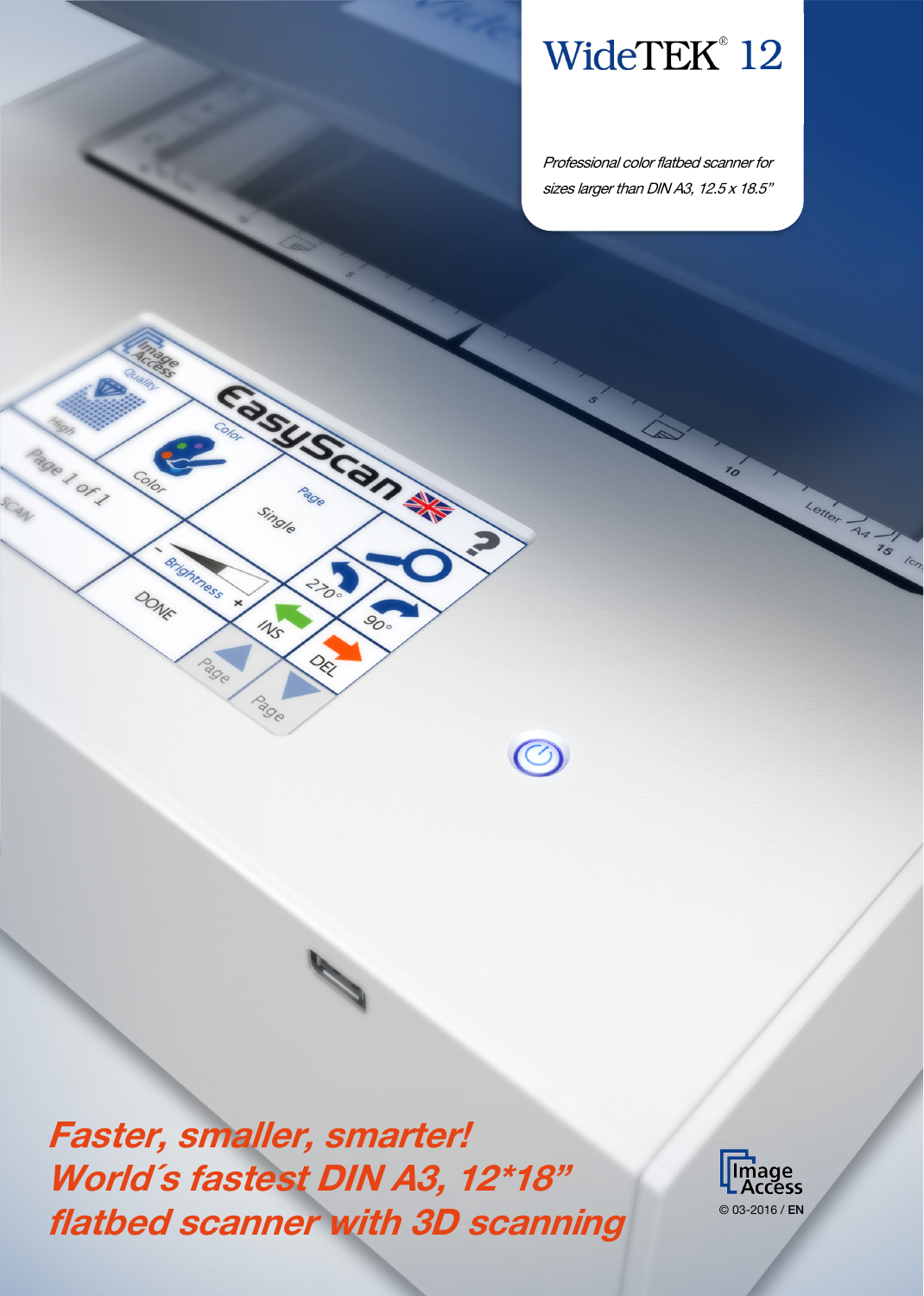

- SCANS 12.5 x 18.5 INCHES, 19% MORE THAN DIN/ISO A3
- **TRUE SCAN TECHNOLOGY,** NOT A DIGICAM SUBSTITUTE
- FULL SCAN IN LESS THAN 3 **SECONDS**
- CAPTURES 3D SURFACES, TEXTURES OF VARIOUS MATERIALS, BRAILLE PRINT
- DUAL LED ILLUMINATION, WITH NEW DIFFUSORS FOR BEST RESULTS
- 1200 x 1200 DPI SCANNER **RESOLUTION**
- INTEGRATED 64BIT LINUX, INTEL I3 QUAD CORE, 8 GB RAM, 320GB HDD
- GIGABIT TCP/IP NETWORK INTERFACE
- SUPPORTS SRGB, ADOBE RGB, NATIVE COLOR **SPACES**
- SMALL ENOUGH TO FIT ON ANY DESKTOP
- LARGE WVGA COLOR TOUCHSCSREEN FOR SIMPLIFIED OPERATION
- INTEGRATED WALK UP SCANNING SOFTWARE
- USB PORT FOR WALK UP **SCANNING**
- AUTOMATIC CROP AND **DESKEW**
- REAL TIME DISPLAY OF SCANNED IMAGES
- VIRTUAL RESCAN, MODIFY IMAGES WITHOUT **RESCANNING**
- **EASY INSTALLATION VIA** SCAN2NET® TECHNOLOGY



WideTE $K^{\otimes}$  12, the only wide format flatbed scanner which also captures 3D surfaces in a quality suitable for inspection and quality control but compact enough for your desktop. Professional quality, affordable prices, Made in Germany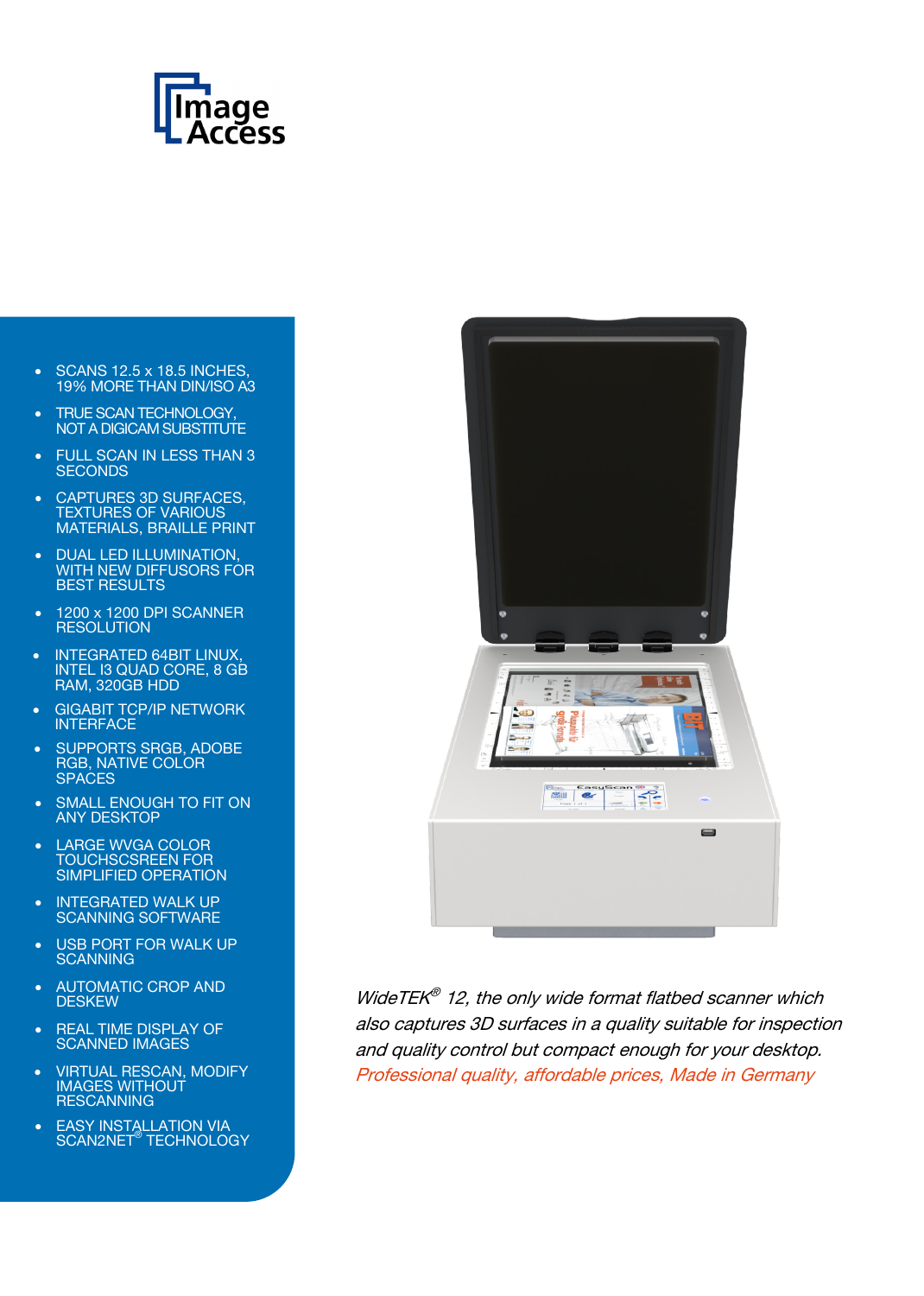### Walk up scanning, LED illumination, 3D capture WideTEK® 12 delivers optimal scan results

WideTEK® 12 is extremely fast and delivers high resolution color, black and white or grayscale images in jpeg, tiff, pdf and most other standard image output formats. It combines productionready design and uniquely compact dimensions in a new class of professional but affordable scanners.

WideTEK<sup>®</sup> 12 can scan nearly anything: from business cards to diagrams in A3 format, books, newspapers, maps, construction drawings, bound documents and more.

Its most unique feature is the capability to capture 3D surfaces for industrial quality control and surface inspection applications. From Braille print on medication boxes to SMD parts on electronic boards, the superior image quality of the WideTEK 12 captures every detail.

The scanner needs less than three seconds to scan the largest format of 12.5 x 18.5 inches in normal mode at 300dpi and only 12 seconds in 3D mode at 600dpi.

Operate the scanner either with a standard web browser, the built in touchscreen or a mobile device like an iPad or Android tablet, using our application for mobile devices Scan2Pad®.

### Further highlights that make the WideTEK® 12 scanner the right choice for every application:

- Scan2USB Walk up scanning to a USB device
- Scan2Print Copy to networked printers or hot folders
- Scan2Network Output to network resources, SMB, FTP
- Output formats: PDF, PDF/A, JPEG, TIFF, PNM, Multipage PDF
- Scan2Pad<sup>®</sup> Operation via tablets or other mobile devices
- Virus resistant Linux OS
- OS independent, runs with Windows 7, 8, 10 Linux, Mac
- ScanWizard uses any browser: IE, Safari, Chrome, Firefox
- Remote maintenance and troubleshooting
- Firmware updates via web interface
- Wide color gamut, supports sRGB, Adobe RGB, native RGB

### Options:

- Batch Scan Wizard for high volume scanning
- Attach external monitor for instant previews
- Full Coverage Warranty Up to 5 years, free spare parts & more



*Large color touchscreen for simplified operation Quality control of print and braille on cardboard 2D scan versus 3D scan, capture all details*

### Markets and Applications

WideTEK® 12, a valuable production device for numerous markets.

### WideTEK® 12 Markets

- Architecture, Engineering, Construction, CAD
- Copy Services, Reprographics
- Media Control, Press Clipping Services
- Universities, Libraries, Registries, Government
- Industrial Quality Control
- 3D product presentations in catalogs and in the web

The applications are many and diverse. WideTEK® 12 fits nearly any application where you need wide format, production speed and quality.

### WideTEK® 12 Applications

- Scanning maps, color posters, display graphics, artwork, photographs
- Archiving periodicals, catalogs and magazines
- Scanning drafts and advertising on paper board, photos, fabrics, tiles
- Bound & stapled documents: contracts, accounting ledgers
- Surface inspection, print output control, Braille control
- Capture 3D textures of fabrics, tiles, stone, flooring, etc. for catalogs